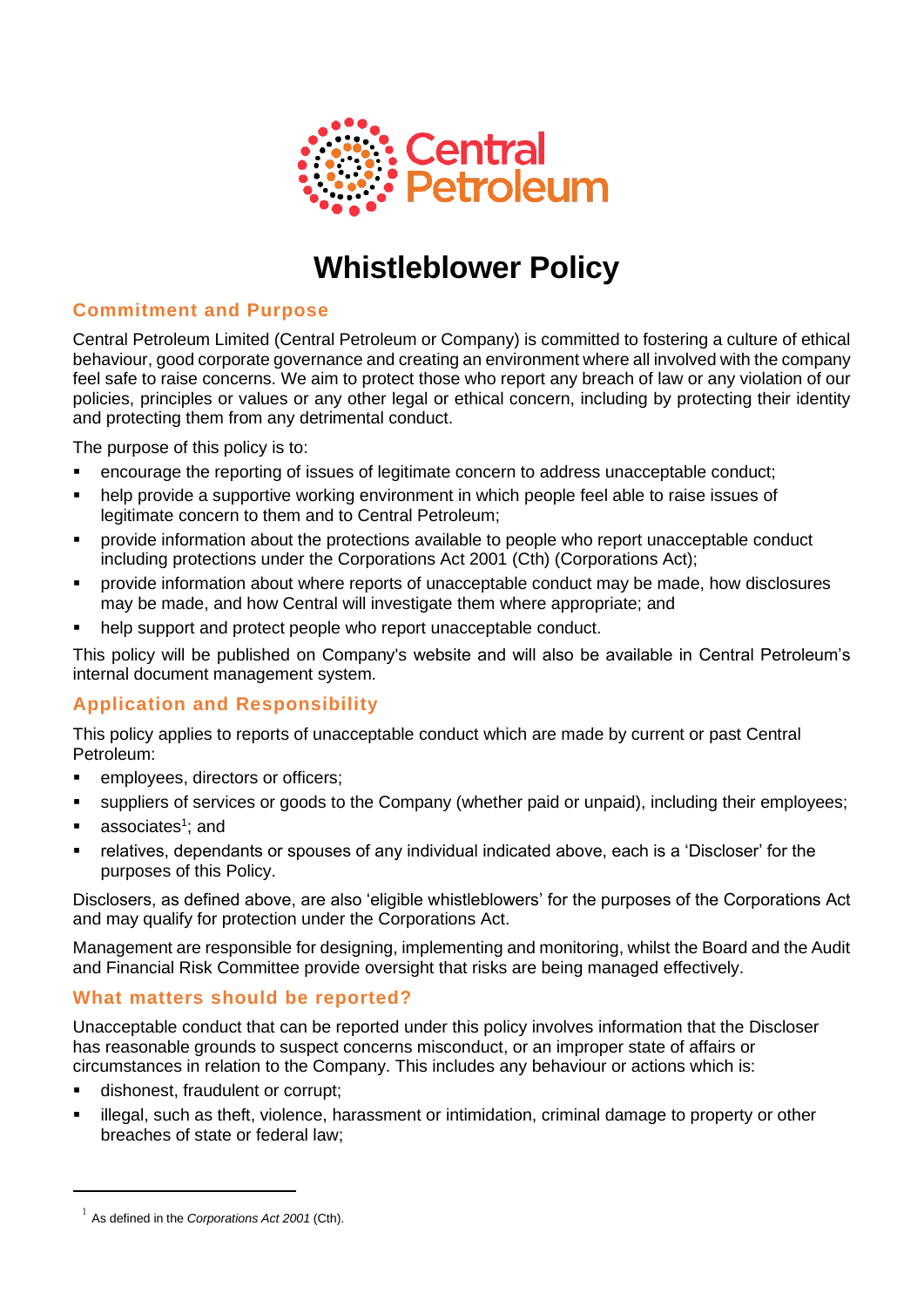- unethical, such as dishonestly altering company records or data, adopting questionable accounting practices, substantial wasting of company resources or wilfully breaching Central Petroleum's Code of Conduct;
- oppressive, discriminatory or grossly negligent;
- a serious risk to the health and safety of any person or significant damage to the environment which has been reported to management but not acted upon; and
- detrimental to the interests of Central Petroleum.

Personal work-related grievances are not covered under this policy. Personal work-related grievances are those that relate to the Discloser's current or former employment and have, or tend to have, implications for the Discloser personally, but do not:

- have any other significant implications for the entity; or
- relate to any conduct, or alleged conduct, about a disclosable matter.
- Examples of grievances that may be 'personal work-related grievances' include:
- an interpersonal conflict between the Discloser and another employee; and
- decisions that do not involve a breach of workplace laws:
	- about the engagement, transfer or promotion of the Discloser;
	- about the terms and conditions of engagement of the Discloser; or
	- to suspend or terminate the engagement of the Discloser, or otherwise to discipline the Discloser.

Disclosures about, or including, 'personal work-related grievances' qualify for protection, if:

- 'a personal work-related grievance' includes information about misconduct;
- the entity has breached employment or other laws, engaged in conduct that represents a danger to the public, or the disclosure relates to information that suggests misconduct beyond the Discloser's personal circumstances;
- the Discloser suffers from or is threatened with detriment for making a disclosure; or
- the Discloser seeks legal advice or legal representation about the operation of the whistleblower protections under the Corporations Act.

# **Resources**

To support the execution of this policy, the following roles have been created.

## **Whistleblower Protection Officers**

Central Petroleum has a nominated Whistleblower Protection Officer who safeguard the interests of a Discloser making a report under this policy by:

- seeking to protect you from detrimental conduct;
- **EXEC** assist you in maintaining your wellbeing;
- **E** maintain your confidentiality, where relevant, including as required by law;
- review and consider any complaints of detrimental conduct or any concern that your disclosure has not been dealt with in accordance with this policy; and
- escalate any matter Officers consider appropriate to the Chief Executive Officer or Chair of the Board.

All reports of suspected unacceptable conduct made will be recorded and the Whistleblower Protection Officer will assess whether the report falls within the intended scope of this policy. Officers will also consider if there are any conflicts of interest for any qualifying matters prior to referring the report to the Whistleblower Investigation Officer for review and possible investigation.

# **Whistleblower Investigations Officer**

Central Petroleum has nominated a Whistleblower Investigations Officer who will:

- carry out or supervise the investigation of reports made under this Policy;
- maintain confidentiality in relation to all matters associated with the investigation;
- report back to the Whistleblower Protection Officer and CEO on progress of investigation and immediately report concerns in relation to any detrimental conduct;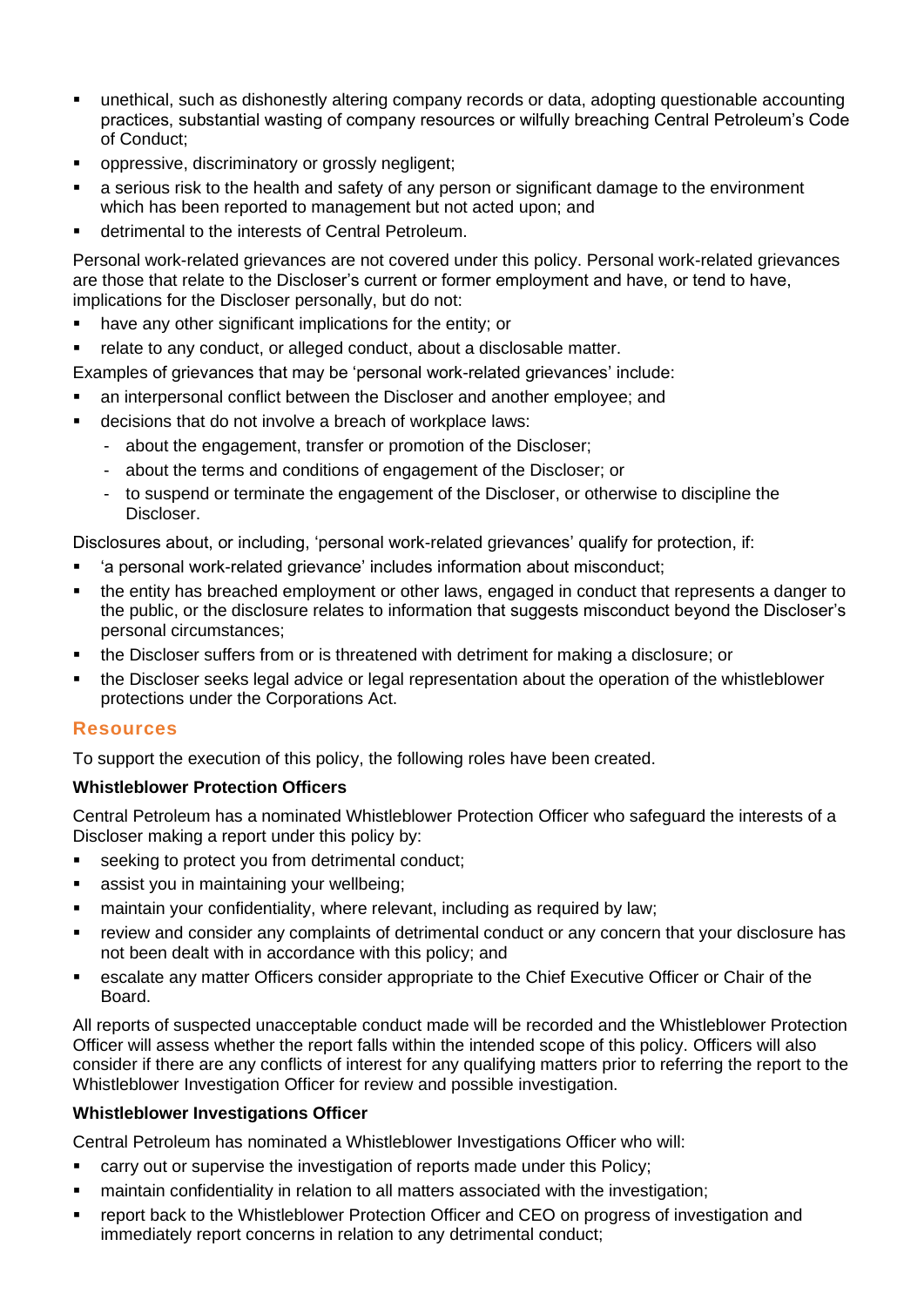- keep comprehensive records of the investigation process;
- draw objective conclusions based on a fair assessment of the evidence gathered during the investigation; and
- make recommendations to the Whistleblower Protection Officers in relation to how the reported unacceptable conduct can be prevented and or mitigated in future.

The Whistleblower Protection Officer(s) and Whistleblower Investigations Officer act independently of each other and the responsibilities of these roles do not reside with one person.

# **Reporting unacceptable conduct**

#### **Reasonable basis for raising a concern**

When raising a concern, you will be expected to have reasonable grounds to suspect the information you are disclosing is true. A Discloser will not be penalised if the information turns out to be incorrect and will still qualify for protection under this policy. However, you must not make a report you know is not true or is misleading. Where it is found that you knowingly made a false report, this may be a breach of the Code of Conduct and will be considered a serious matter that may result in disciplinary action.

#### **Who to report to under this policy?**

If a Discloser wishes to internally report unacceptable conduct under this policy, it should report that conduct to an 'eligible recipient'. The role of an 'eligible recipient' is to receive such disclosures. Disclosures made in accordance with this policy to an 'eligible recipient' will qualify for protection under both this policy and the Corporations Act.

Central Petroleum's 'eligible recipients' include its:

- officers, directors, company secretaries;
- senior managers;
- auditor or a member of the audit team conducting an audit; and
- actuaries.

A Discloser can report suspected unacceptable conduct to an 'eligible recipient' irectly or by:

- Completing an electronic form at <centralpetroleum.com.au/whistleblower-disclosure>
- Emailing conduct@centralpetroleum.com.au
- Mail to Conduct, GPO Box 292, Brisbane Queensland, 4001, Australia
- Calling the Whistleblower line on  $+61$  (0) 7 3181 3822

Where a report of suspected unacceptable conduct relates to a significant matter involving:

- the Chief Executive Officer:
- a senior executive; or
- Whistleblower Protection or Investigation Officers,

these matters should be reported directly to the Chair of the Board.

A Discloser may also report suspected unacceptable conduct to certain external recipients in circumstances where that disclosure may qualify for protection under both this policy and the Corporations Act<sup>2</sup>. The relevant external recipients include:

- ASIC:
- a legal practitioner, for the purpose of legal representation or legal advice regarding whistleblower protections; or
- a journalist or parliamentarian (but only where it is a public interest or emergency disclosure within the meaning of the Corporations Act).

Nothing in this policy is intended to restrict you from disclosing unacceptable conduct, providing information to, or communicating with a government agency, law enforcement body or a regulator in accordance with any relevant law, regulation or prudential standard applicable in a jurisdiction in which Central Petroleum operates.

<sup>&</sup>lt;sup>2</sup> Refer to sections 1317AA and 1317AAD of the Corporations Act for details on when disclosures to these recipients qualifies for protection under the Corporations Act.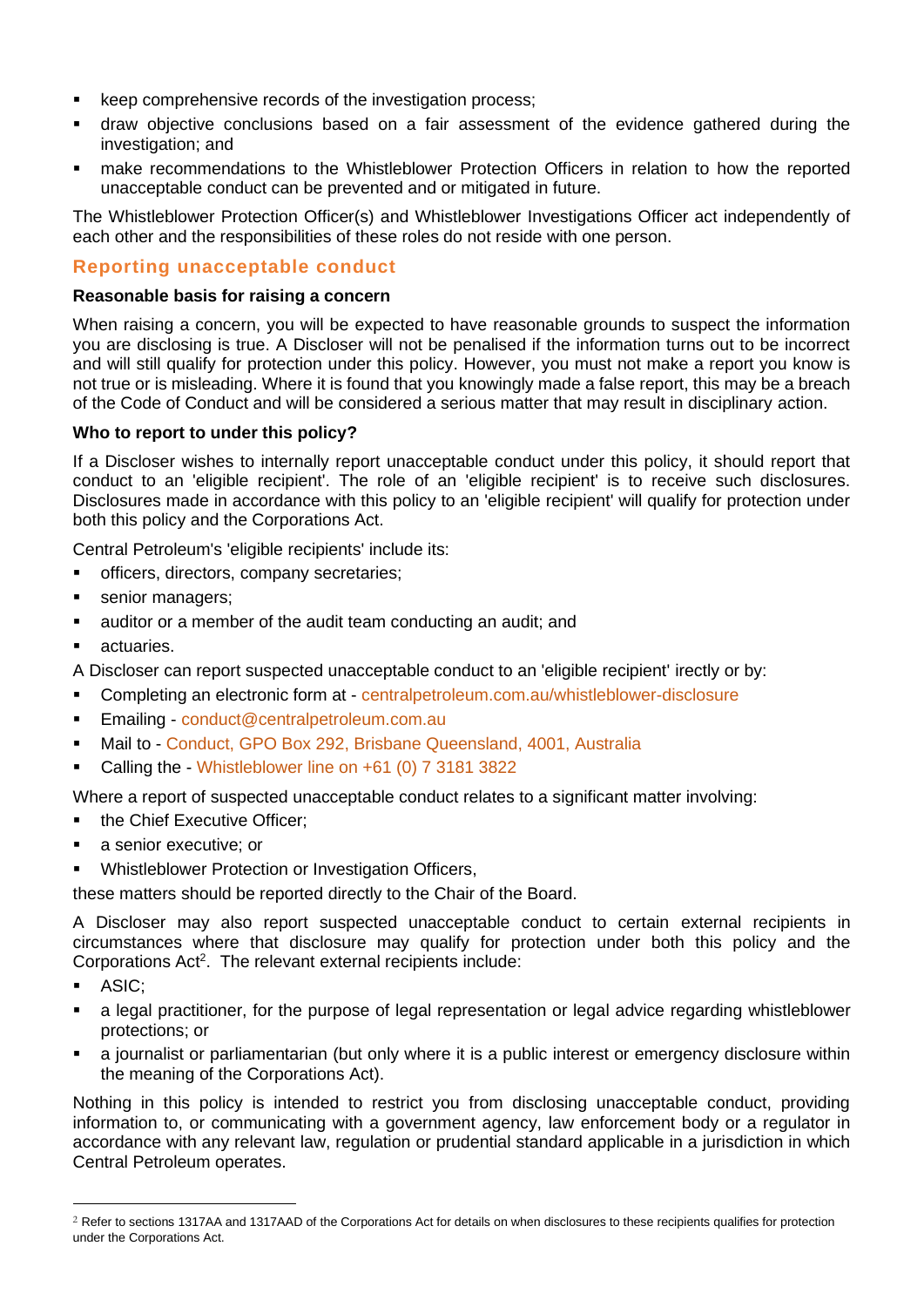# **What happens when reporting a concern**

When raising a concern to an 'eligible recipient', the Discloser must:

- declare that they are making a report under this policy; and
- either identify themselves or highlight that they choose to remain anonymous.

Disclosures that are made anonymously can still qualify for protection under the Corporations Act. Disclosers may choose to remain anonymous throughout the investigation process and can refuse to answer questions which the Discloser feel could reveal their identity.

The Whistleblower Protection Officer will make a record of all the relevant information provided by the Discloser. Reports made under this Policy should describe the grounds for the report and provide as much detail as possible of all relevant facts and supporting documentation (if any).

Information contained in reports and provided by Disclosers will be kept confidential, except as required by law or where disclosure is necessary to regulatory authorities, law enforcement agencies or professional advisors.

## **Investigations**

#### **Review of concerns raised**

All reports of alleged or suspected unacceptable conduct made under this policy will be properly assessed and, if appropriate, independently investigated with the objective of locating evidence that either substantiates or refutes the claims made by the Discloser. Central Petroleum's response to a concern will vary depending on its nature (including the amount of information provided). The Whistleblower Investigation Officer will advise the Whistleblower Protection Officer of the decision whether to investigate.

The Discloser should be aware that certain circumstances may limit the ability of Central Petroleum to undertake an investigation, these may include:

- where Central Petroleum is unable to contact the Discloser for further information required (for example if the disclosure was made anonymously and with no means to contact the Discloser provided); or
- where Central Petroleum is restricted from disclosing information that is contained in a disclosure as part of an investigation process without the Discloser's consent.

#### **Who investigates a report?**

The Whistleblower Investigations Officer will investigate the concerns raised. In certain circumstances, if a specialist skill is necessary (for example where the report involves allegations of fraud) the Whistleblower Investigations Officer may engage external resources to assist.

Where a Discloser wishes to remain anonymous, the Discloser's identity will not be provided to the investigator or to any other person. Information that is likely to lead to the identification of the Discloser can be revealed without the Discloser's consent, provided that:

- it is disclosed for the purpose of reasonably investigating the matter; and
- all reasonable steps are taken to reduce the risk that the Discloser will be identified.

## **How is an investigation carried out?**

The Whistleblower Investigations Officer will be required to follow the procedures for handling a complaint or disciplinary issue. This would generally involve:

- informing the persons against whom the concern has been raised and providing an opportunity for them to respond, as long as there are no restrictions or other reasonable bases for not doing so;
- undertaking a fair, independent and discreet investigation into the substance of the report to determine whether there is evidence to support the matters raised;
- respecting individual confidentiality and protecting the identity of the Discloser;
- collecting all available data and verifying the reported information;
- in order to observe the rules of procedural fairness, interviewing any relevant person to understand their perspective; and
- proceeding with due care and appropriate speed.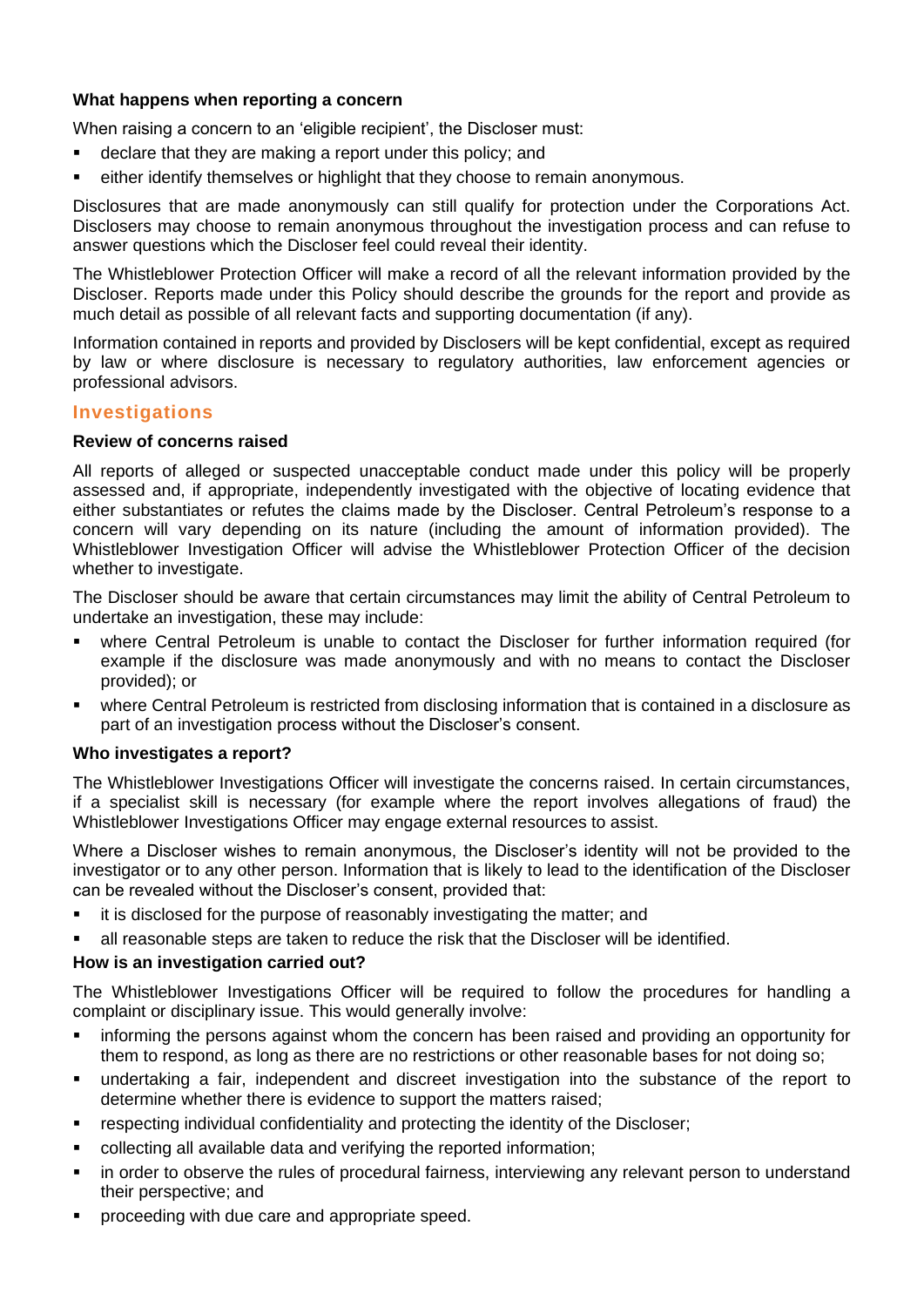Whenever a report of suspected unacceptable conduct mentions or relates to any Central Petroleum employees, Central Petroleum is committed to treating those employees fairly, as appropriate in the circumstances, including by following the processes set out above. In addition, the Human Resource Manager can connect the persons with third party support providers.

An employee who is the subject of a disclosure will be advised about:

- the subject matter of the disclosure as and when required by principles of natural justice and procedural fairness, and prior to any actions being taken; and
- the outcome of the investigation (but the employee will not be provided with a copy of the investigation report).

## **What happens after an investigation?**

The Whistleblower Investigations Officer will report their findings and recommendations to the Whistleblower Protection Officer. The investigation report will be shared with the CEO and reviewed to determine an appropriate response, which may include rectifying any unacceptable conduct and taking any action required to prevent any future occurrences of the same or similar conduct.

The identity of the Discloser who reported the unacceptable conduct will not be included in any written investigation reports unless the Discloser have consented to disclosure of their identity.

Where issues of discipline arise, the disciplinary process will be in line with Central Petroleum procedures for disciplinary matters.

#### **Will I be kept informed?**

Whenever possible, the Discloser will be informed on progress and once the matter is finalised, a verbal report will be provided. This report will explain the findings and actions taken to the fullest extent possible within commercial, legal and confidentiality constraints.

## **Protecting those who report unacceptable conduct**

#### **Will my identity be treated confidentially?**

If a Discloser makes a report of unacceptable conduct under this policy, Central Petroleum will take steps to ensure that person's identity is protected from disclosure.

A Discloser who intends to make a report under this policy, may make a request for special protection measures if their identity is likely to be readily inferred from the nature of the information in the report.

Recipients or any other person with knowledge of the report must not reveal the Disclosers identity or information that is likely to lead to the identification of the Discloser unless:

- the Discloser making the report consents;
- the disclosure is made to the Australian Securities and Investments Commission, the Australian Prudential Regulation Authority or the Australian Federal Police; or
- it is disclosed to a lawyer for the purpose of receiving advice in relation to legal obligations of protection and confidentiality.

Recipients may only disclose information contained in a disclosure without the Discloser's consent if:

- the information does not include the Discloser's identity;
- the Company has taken all reasonable steps to reduce the risk that the Discloser will be identified from the information; and
- it is reasonably necessary for Central Petroleum to investigate a report and reasonable steps are taken to reduce the risk that the person's identity is disclosed.

Central Petroleum will ensure that any records relating to a report of unacceptable conduct are stored securely and confidentially and are able to be accessed only by personnel who are authorised to access the information for the purposes of assessing or investigating the report.

Unauthorised disclosure of:

- the identity of a Discloser who has made a report of unacceptable conduct; or
- information from which the identity of the reporting person could be inferred, may be an offence under Australian law, will be regarded as a disciplinary matter and will be dealt with in accordance with Central Petroleum's disciplinary procedures.